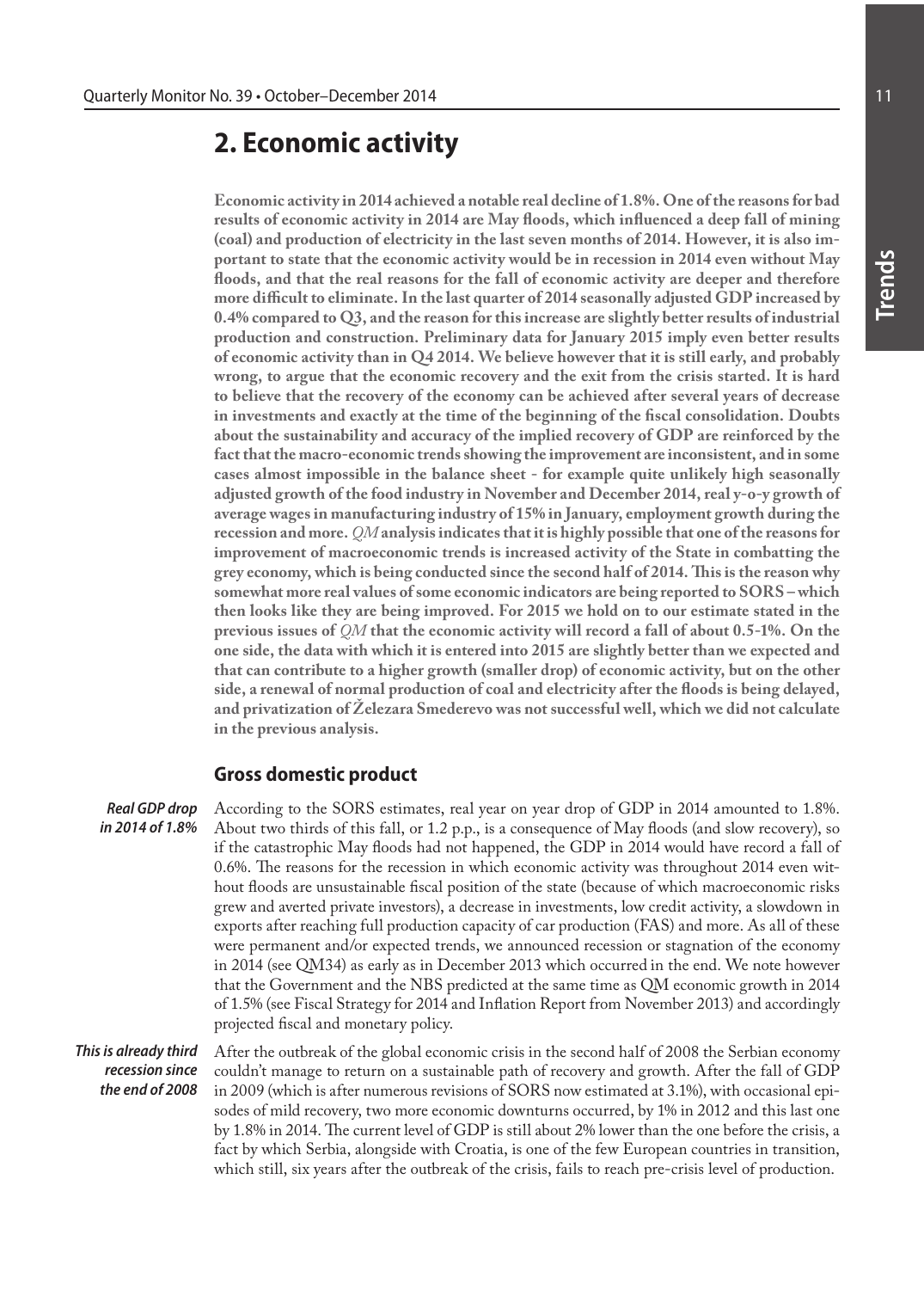*Seasonally adjusted GDP indicates growth compared to Q3*





Seasonally adjusted GDP growth indices confirm negative trends in the movement of economic activity in 2014, and it is also noticed that the fall of economic activity started two months before May floods. This undoubtedly confirms our thesis that the floods are not the only reason for the last recession of economic activity. However, a mild growth of seasonally adjusted GDP of 0.4% can be noticed in Q4 when compared to Q3. Positive trends from Q4 have continued in 2015 to all appearances, as January saw very unusual seasonally adjusted growth in industrial production by 6.5%, compared

to December 2014, y-o-y growth in retail sales in constant prices by 3.6% (despite reductions in pensions and salaries in the public sector), but also y-o-y growth of the average wage in the manufacturing industry in January of over 15%. The answer to the question whether the seasonally adjusted GDP growth in Q4 and surprisingly good indicators in January represent a hint of economic recovery, however, is currently very difficult to give.

#### *…but it is still early to speak about economic recovery*

The first fact that can be interpreted ambiguously is that somewhat better results are still not widespread in a larger number of sectors of the economy. Sectors of the economy which recorded the strongest growth in Q4 compared to Q3 are industrial production and construction, while the rest of the economy is stagnating or continuing the decline from the previous quarter. Within the industrial production, we noticed a mild recovery of mining and electricity production, which is a result of drying out of parts of flooded coal mines in the May floods and a gradual beginning of their re-exploitation. However, the real reason for the increase in industrial production in Q4 was very strong growth in the food industry, which in October and November recorded a seasonally adjusted growth of around 3-4% compared to the previous month, and in December an additional 15% compared to November. The observed increase in construction probably indicates that activities of flood damage reconstruction increased in Q4 when compared to Q3. For economic recovery to be sustainable, we believe that it should be more widely spread in a number of sectors.

*The last positive data are very questionable*

The second and we believe the key problem that complicates the interpretation of positive data in recent months is that many of themare economically quite unlikely, and some are almost impossible. For example, already described seasonally adjusted growth of the food industry in the last quarter of 2014 was economically hardly possible. The food industry is by far the largest single area of industrial production, but by its nature very heterogeneous, because it consists of a wide variety of third-party products (dairy, confectionery, bakery products, oils, meat products, etc.) with no individual type of product with a dominant share. Therefore, it is impossible that production in the short term increases by more than twenty percent, because that would mean a simultaneous jump in the production of a large number of essentially unrelated products, or some large investment, which did not happen<sup>1</sup>. Furthermore, the increase in the number of employees which by the official data occurred in Q4 in both formal and informal part of the economy2 is economically unlikely. It is indicative that some sectors of the economy in which a formal employment grows the fastest are: real estate, trade and other areas, where certainly there was no increase in production volume (but are particularly likely to do business in the gray area). However, data for January 2015 are questionable in particular. The seasonally adjusted industrial production increased by 6.5% and manufacturing industry by 6%, which took place in January 2015 compared to the previous month is huge and historically occurred only after the extra-

<sup>1</sup> In the broad public an explanation could be heard that due to the weather conditions in the second half of 2014 a usual campaign of sugar beet and oilseedsprocessing was delayed and that was the reason for the high seasonally adjusted growth of the food industry. But if that was the real reason then ithe described high growth in Q4 would had to be preceded by a large temporary decline in the food industry in Q3, which did not happen.

<sup>2</sup> Employment growth in Q4 is indicated not only by the Labour Force Survey but also by independent research in formal employment.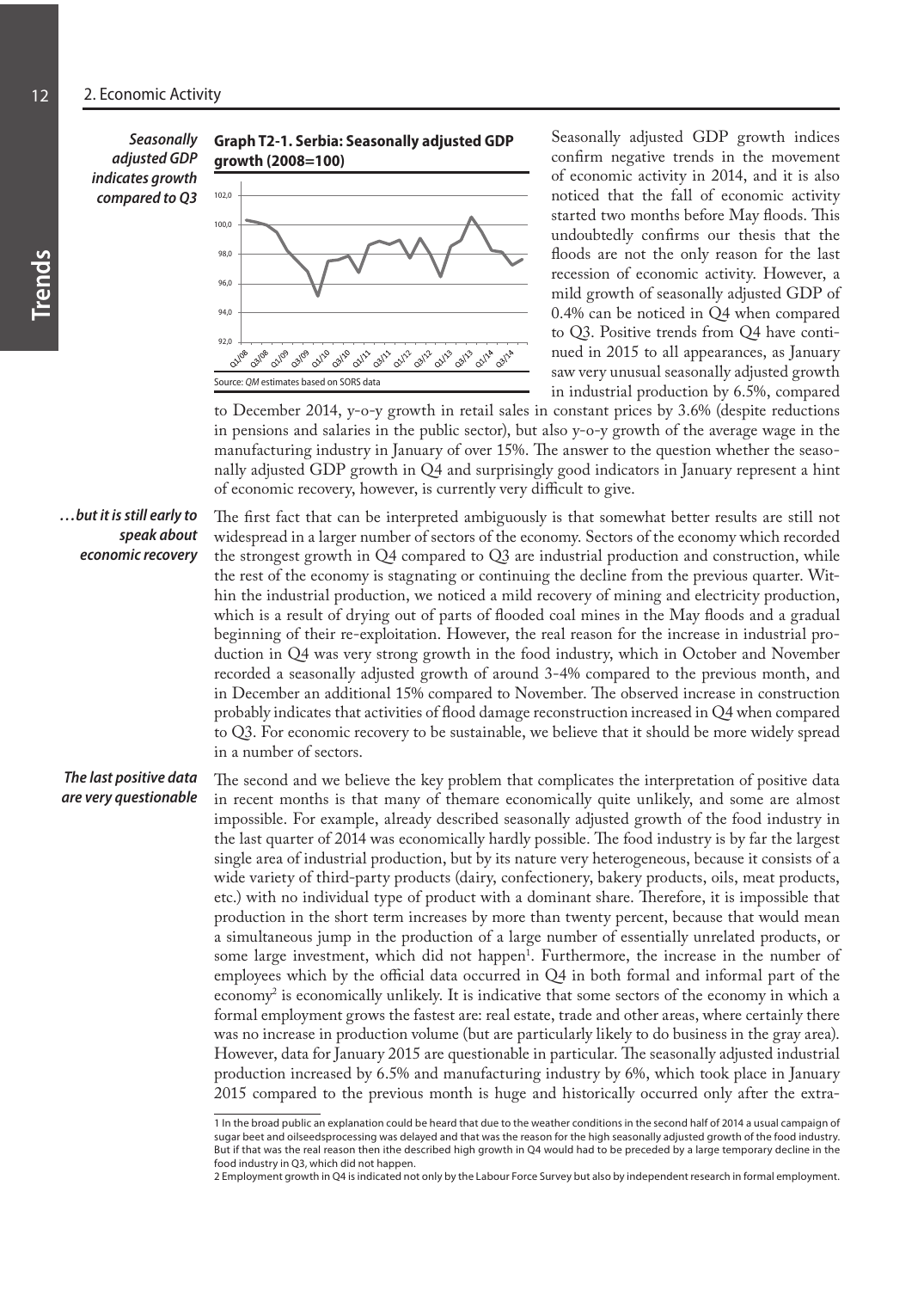ordinary decline in production (after the bombing and after the state of emergency due to bad weather in February 2012), and certainly not in regular circumstances. Similarly, y-o-y growth in retail sales by 3.6% in January is hardly possible, particularly bearing in mind that in January 2015 compared to January 2014, pension and public sector wages have been reduced, and a y-o-y real growth in average wages in the manufacturing industry in January of 15.5% is singled out as improbable.

*It is possible that the real reason for better indicators is suppression of the gray economy*

From mid-2014, there was apparently an intensification of activities of the state in suppression of the gray economy, which is also suggested by the fiscal data and we believe that this is reflected in the more realistic presentation of some statistical indicators. An additional argument in favor of this claim is somewhat more detailed analysis of individual data which are showing the largest improvement. For example, the average net wage in the sector of computer programming and service activities in January 2015 rose even more than seven times compared to January 2014 –from less probable 15,500 dinars at a much more realistic 114 000 dinars. This fact suggests the possibility that the practice of employees officially reported at a much lower amounts of real wages in this area of the economy is abandoned. Also, this is indicated by already noticed fact that a relatively large increase in formal employment occurs in sectors of the economy especially sensitive to the size of the gray economy (trade, real estate, accommodation and food services) which can also point to the registration of already employed workers, and not to real improvement in the trends in these parts of the economy. Finally, in the analysis of positive trends in industrial production, we saw that they are focused on the production of consumer goods, and not on the production of intermediate and investment products which do not end up in retail.

*Decline in private consumption and investment and a significant slowdown in export growth in 2014*

We have analyzed the structure of GDP trends in the entire 2014 and especially in Q4 by use. Table T2-2 shows the structure of GDP growth by expenditure principle. The Table shows that the greatest changes in 2014 compared to 2013 occurred in the movement of exports which, following high 20% growth in 2013 slowed down to only 3% in 2014. The remaining components of GDP were not changed so dramatically in 2014 compared to 2013 - private consumption, investments are in decline (although the decline of investments is significantly lower than in 2013), government consumption was unchanged in real terms, while imports recorded a small real growth (Table T2-2). Such structure of GDP suggests that economic contraction in 2014 by 1.8% after the growth of 2.6% in 2013 actually does not represent a major reversal of the trend of economic activity, as it may seem at first glance. Namely high growth of exports in 2013 was the result of the production of only two companies (FAS and NIS), which was evident to come to an end with reaching full production capacity of these companies. When this happened in the first half of 2014, unfavorable trends in the biggest part of the economy that already existed in 2013 were revealed. From this brief analysis two conclusions stand out. First, that the Serbian economy has structural long-standing problems whose resolving will be a great challenge and will require a certain amount of time, and second, that the re-entry of the Serbian economy into recession was predictable and expected, which we announced timely in the issues of QM from the end of 2013.

|                     |       |       |       |       | <b>Y-o-vindices</b> |       |       |                |                |       |       |                |                |       |       |
|---------------------|-------|-------|-------|-------|---------------------|-------|-------|----------------|----------------|-------|-------|----------------|----------------|-------|-------|
|                     |       |       |       |       |                     |       |       |                | 2013           |       |       |                | Share          |       |       |
|                     | 2009  | 2010  | 2011  | 2012  | 2013                | 2014  | Q1    | Q <sub>2</sub> | Q <sub>3</sub> | Q4    | Q1    | Q <sub>2</sub> | Q <sub>3</sub> | Q4    | 2013  |
| GDP                 | 96.9  | 100.6 | 101.4 | 99.0  | 102.6               | 98.2  | 102.4 | 101.1          | 103.4          | 103.3 | 99.8  | 98.8           | 96.2           | 98.2  | 100.0 |
| Private consumption | 99.4  | 99.4  | 100.9 | 98.2  | 99.4                | 98.7  | 98.1  | 100.1          | 100.0          | 100.1 | 98.4  | 99.1           | 98.7           | 98.6  | 75.3  |
| State consumption   | 100.6 | 100.8 | 101.1 | 102.4 | 98.9                | 100.1 | 96.7  | 94.2           | 102.5          | 101.6 | 99.3  | 100.3          | 98.6           | 101.9 | 17.8  |
| Investment          | 77.5  | 93.5  | 104.6 | 113.2 | 88.9                | 97.3  | 97.0  | 81.9           | 90.4           | 90.2  | 97.3  | 99.6           | 92.5           | 100.0 | 17.6  |
| Export              | 93.1  | 115.0 | 105.0 | 100.8 | 121.3               | 103.9 | 113.8 | 115.6          | 131.7          | 122.4 | 114.8 | 109.5          | 94.3           | 100.9 | 41.2  |
| Import              | 80.4  | 104.4 | 107.9 | 101.4 | 105.0               | 103.3 | 99.4  | 102.5          | 109.6          | 108.2 | 103.7 | 106.3          | 101.9          | 101.6 | 51.9  |
| Source: SORS        |       |       |       |       |                     |       |       |                |                |       |       |                |                |       |       |

A smaller y-o-y decline in economic activity was achieved in Q4 when compared to Q3. Government consumption in Q4 was in real terms higher than in the same period of the last year by about 2%, due to a large increase in expenditures for goods and services in December (even 42% nominal y-o-y growth). Investments were at the same level as in Q4 2013, which is however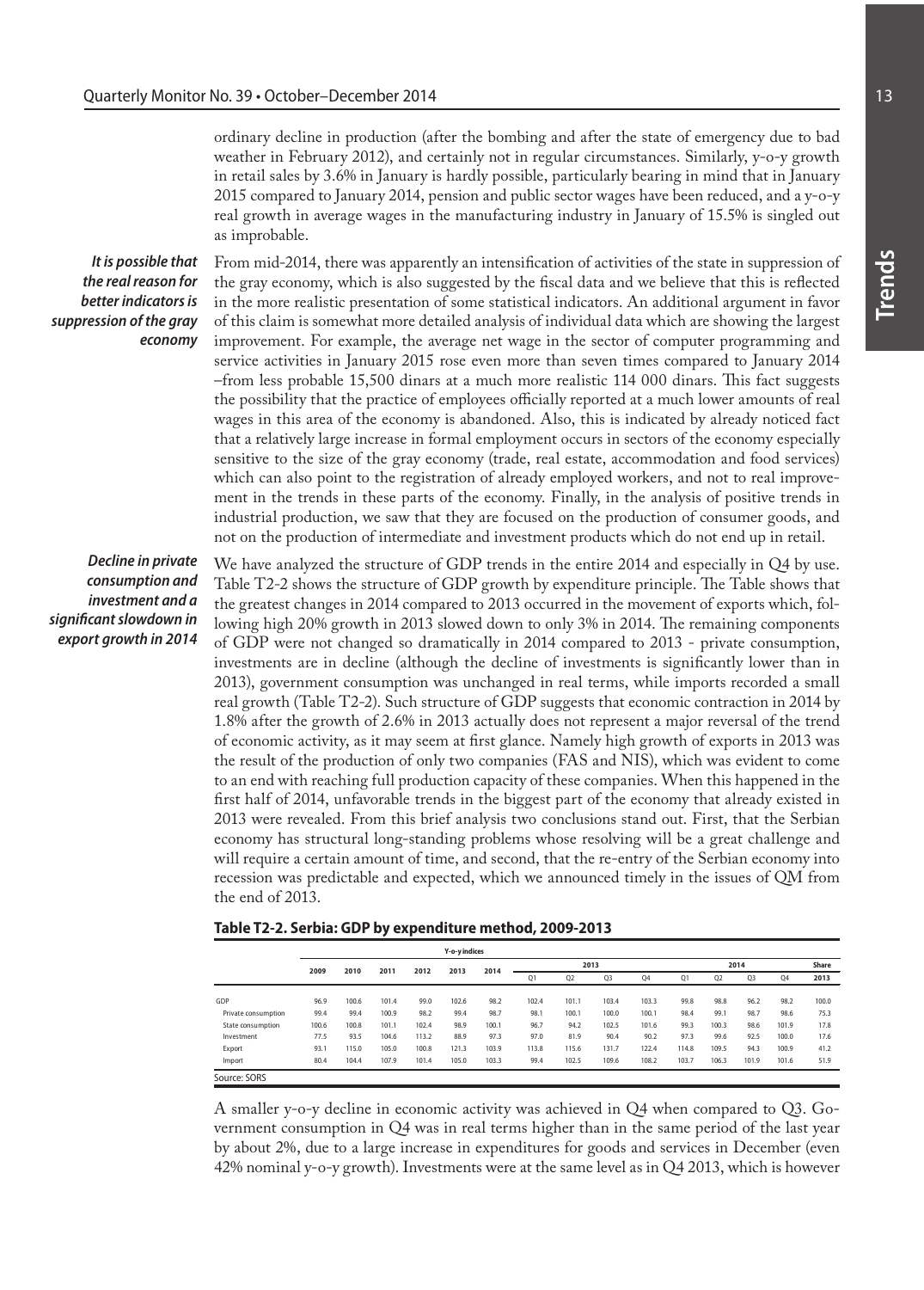much better result compared to the previous three quarters of 2014 when they were in decline. We believe that the reason for somewhat better results of investments is intensification of State activities in the flood damage reconstruction activities from October, but the execution of some other infrastructure projects, because the growth in  $Q4$  was achieved only by construction while imports and production of equipment still record the same large double-digit drop. Net exports in Q4 was in decline, but still achieved results were slightly better than we expected due to the solid recovery in exports compared to  $Q3$ , for which we are still not sure whether it will be sustainable in the coming quarters. Private consumption in Q4 achieved approximately similar decline as in Q3 (Table T2-2).

*Construction and industry increasing in Q4, and other sectors do not signal recovery*

Observed by production (Table T2-3) we see that in Q4 there was a relatively strong y-o-y growth of construction, which is estimated by SORS at 8.5%, after the quarter in which construction activity had relatively deep y-o-y fall of about 6%. Besides that, industrial production significantly reduced its y-o-y fall from 13% from Q3 to 9% in Q4. These two sectors of the economy gave their contribution to the seasonally adjusted GDP growth in Q4 compared to Q3 of over 0.5 pp. As total GDP in Q4 recorded seasonally adjusted growth of 0.4% this means that the remaining sectors of the economy (except construction and industry) in Q4 were still in a mild seasonally adjusted fall.

| Table T2-3. Serbia: Gross Domestic Productby Activity, 2009-2014 <sup>1</sup> |  |
|-------------------------------------------------------------------------------|--|
|-------------------------------------------------------------------------------|--|

|                                                               | 2009  | 2010  | 2011  | 2012  | 2013  | 2014  | 2013  |       |       |       |       | 2014           |                |       | Share      |
|---------------------------------------------------------------|-------|-------|-------|-------|-------|-------|-------|-------|-------|-------|-------|----------------|----------------|-------|------------|
|                                                               |       |       |       |       |       |       | Q1    | Q2    | Q3    | Q4    | Q1    | Q <sub>2</sub> | Q <sub>3</sub> | Q4    | 2013       |
|                                                               |       |       |       |       |       |       |       |       |       |       |       |                |                |       |            |
| Total                                                         | 96.9  | 100.6 | 101.4 | 99.0  | 102.6 | 98.2  | 102.4 | 101.1 | 103.4 | 103.3 | 99.8  | 98.8           | 96.2           | 98.2  | 100.0      |
| Taxes minus subsidies                                         | 98.6  | 99.5  | 101.1 | 97.8  | 98.9  | 99.4  | 95.9  | 98.4  | 100.2 | 101.0 | 98.7  | 100.4          | 99.3           | 99.4  | 15.8       |
| Value Added at basic prices                                   | 96.6  | 100.8 | 101.5 | 99.2  | 103.3 | 98.0  | 103.7 | 101.6 | 104.0 | 103.8 | 99.9  | 98.5           | 95.6           | 98.0  | 84.2       |
| Non agricultural Value Added                                  | 96.7  | 100.2 | 101.5 | 101.1 | 101.6 | 97.6  | 101.7 | 99.2  | 102.4 | 102.3 | 99.7  | 98.2           | 95.1           | 97.6  | $90.6^{2}$ |
| Agriculture                                                   | 95.2  | 106.4 | 100.9 | 82.7  | 120.9 | 100.8 | 122.8 | 125.0 | 119.1 | 118.3 | 102.4 | 100.7          | 99.9           | 100.9 | $9.4^{21}$ |
| Industry                                                      | 96.8  | 100.8 | 103.2 | 105.6 | 106.0 | 92.9  | 107.3 | 105.8 | 107.0 | 104.0 | 99.7  | 94.5           | 86.8           | 91.0  | $26.6^{2}$ |
| Construction                                                  | 87.1  | 97.6  | 105.9 | 90.2  | 96.1  | 100.9 | 103.0 | 82.2  | 98.6  | 102.7 | 97.7  | 102.5          | 94.1           | 108.5 | $5.1^{2}$  |
| Trade, transport and tourism                                  | 92.9  | 100.0 | 99.5  | 99.3  | 102.3 | 98.7  | 101.0 | 99.9  | 102.7 | 105.4 | 99.9  | 98.0           | 98.3           | 98.7  | $17.8^{2}$ |
| Informations and communications                               | 97.0  | 103.2 | 102.6 | 102.8 | 99.9  | 101.8 | 99.9  | 96.6  | 100.9 | 102.3 | 101.5 | 102.6          | 101.8          | 101.2 | $5.2^{2}$  |
| Financial sector and insurance                                | 102.6 | 101.9 | 98.4  | 92.0  | 90.5  | 98.4  | 89.2  | 90.1  | 89.6  | 93.4  | 96.6  | 100.2          | 97.4           | 99.3  | $3.1^{2}$  |
| Other                                                         | 99.7  | 99.8  | 100.9 | 101.8 | 100.2 | 99.7  | 100.7 | 99.3  | 100.7 | 100.1 | 99.6  | 99.7           | 99.6           | 100.1 | $32,8^{2}$ |
| Source: SORS<br>المحافظ والمحامين والمحافظ والمحافظ والمستحدث |       |       |       |       |       |       |       |       |       |       |       |                |                |       |            |

1) In the previousyear's prices 2) Share in GVA

#### *We hold on to the estimates on GDP fall in 2015 by around 0.5-1%*

Announced data for Q4 and also available data for January 2015 are better than we expected in the previous issues of QM. However, it is still uncertain whether these trends will continue in the following quarters, especially because there is, we believe justified, doubt that announced data completely reliably describe the movement of economic activity in the last few months. On the other hand, some unfavorable events took place, which we also did not expect in the previous analysis. For example, we didn't expect that even by the end of 2014 the consequences of May floods on mining (coal) and production of electricity were not remediated. Mining and electricity production were also in January for 15-20% lower than the usual production levels – which will have negative impact on the results of the economic activity compared to our previous expectations. Also, the announced successful privatization of Železara Smederevo did not occur, based on which we expected a positive contribution to the GDP growth in 2015 by 0.2-0.3 p.p. Taking all this into account we maintain our estimate of the GDP fall in 2015 from the previous issues of QM of 0.5-1%.

#### *Unit labor costs growing significantly in Q4…*

Unit labour costs<sup>3</sup> (ULC), measured in dinars are growing in  $Q4$  when compared to  $Q3$ , but also compared to the same period of the last year  $-$  y-o-y growth of ULC amounted to about 5% (Graph T2-4). ULC represent the share of labour costs in the added value and we measure them for total economy from which we excluded the agriculture and public administration sectors so we could assess the real trends in the "market" part of the economy which does not depend essentially on changes of meteorological factors (such as agriculture). We estimate the increase of ULC in our sample as inadequate because it indicates that with the same labour costs less is being produced. However, in this case also it is possible that the observed ULC increase

<sup>3</sup> Unit Labor Costs in dinars are calculated for the economy (excluding the Agriculture and Public Administration sectors).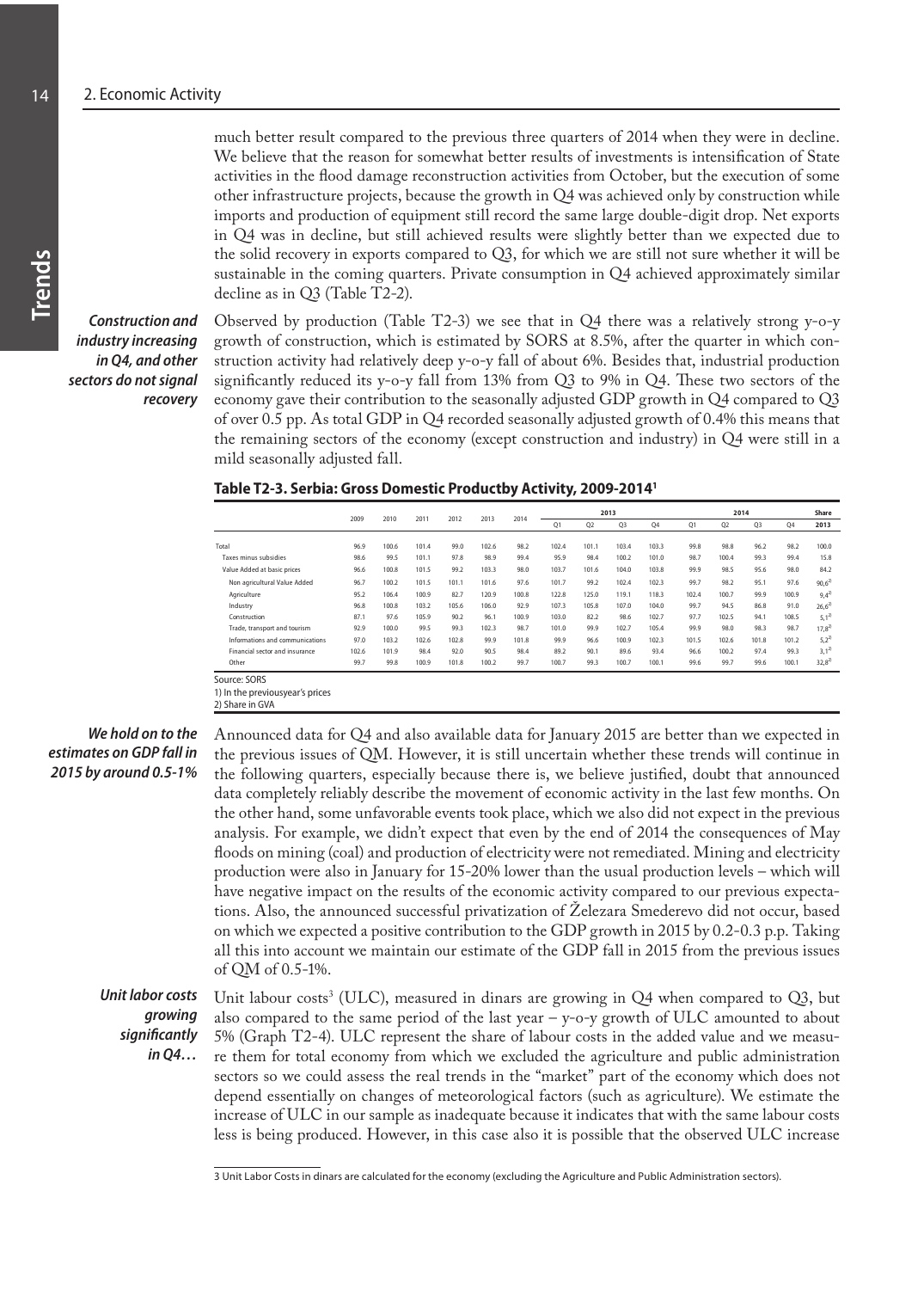



*… This increase in ULC is probably a consequence of unreliable official data, and not the actual trends*

troubling. In Q4, according to the official data, the growth of the average wage and formal employment occurred. Although at first glance it appears that the average wage in Serbia in Q4 was not significantly increased (the y-o-y growth of total average wageby 0.3% was achieved) in our sample from which the public sector is excluded (in which wages were reduced by 10% from November 2014), nominal wage growth was actually over 3%. We expect that the problem of unreliable measurement of wages in the private sector will further escalate when we calculate ULC for Q1 2015, as in January y-o-y growth of wages in the manufacturing industry was amazing 15.5%. Q4 also saw a slight increase in formal employment, which is also unlikely. In the previous part of the text we have already hinted the possibility that the real reason for some unusual macroeconomic trends we observed in Q4, and most likely in January 2015, were State actions to combat the grey economy. However, please note that statistics on employment and wages in Serbia has not been reliable enough for quite some time – and the Labor Force Survey can be used as the best example of bad data published in this area.

# *Euro-ULC not growing due to a dinar depreciation*

Unit labour costs measured in euros (euro-ULC) are an indicator of the price competitiveness of the Serbian economy, as they define the greatest national cost component (labour costs) in relation to the added value. We calculate euro-ULC for the manufacturing sector (which produces by far the greatest share of tradable goods), and for the economy as a whole<sup>4</sup>, as shown in Graph T2-5.





Graph T2-5 shows that the euro-ULC are at approximately same level compared to the same period of the last year besides the fact that the dinar-ULC (Graph T2-4) increased considerably. The reason for this is a significant real dinar depreciation throughout 2014 which compensated for this increase of the dinar-ULC. Based on the values of the euro-ULC (Graph T2-5) and the comparison with their historical values, it could be said that the price competitiveness of the domestic economy is with currently at the satisfactory level with the dinar exchange rate above 120 dinars per euro, but a moderate real depreciation would even be more favourable.

is mainly a consequence of the reduction of the grey economy, i.e. more accurate presentation of the real labour costs, and that it is only a small part a result of the growth in wages received by employees. The previous long-term trend of ULC was their signifi-

The direct reasons for the growth of the ULC in Q4 were officially published labor market trends which we believe to be unreliable - and therefore we still do not consider the observed ULC growth to be certain or

cant decrease (Graph T2-4).

<sup>4</sup> Excluding the Public Administration and Agriculture sectors.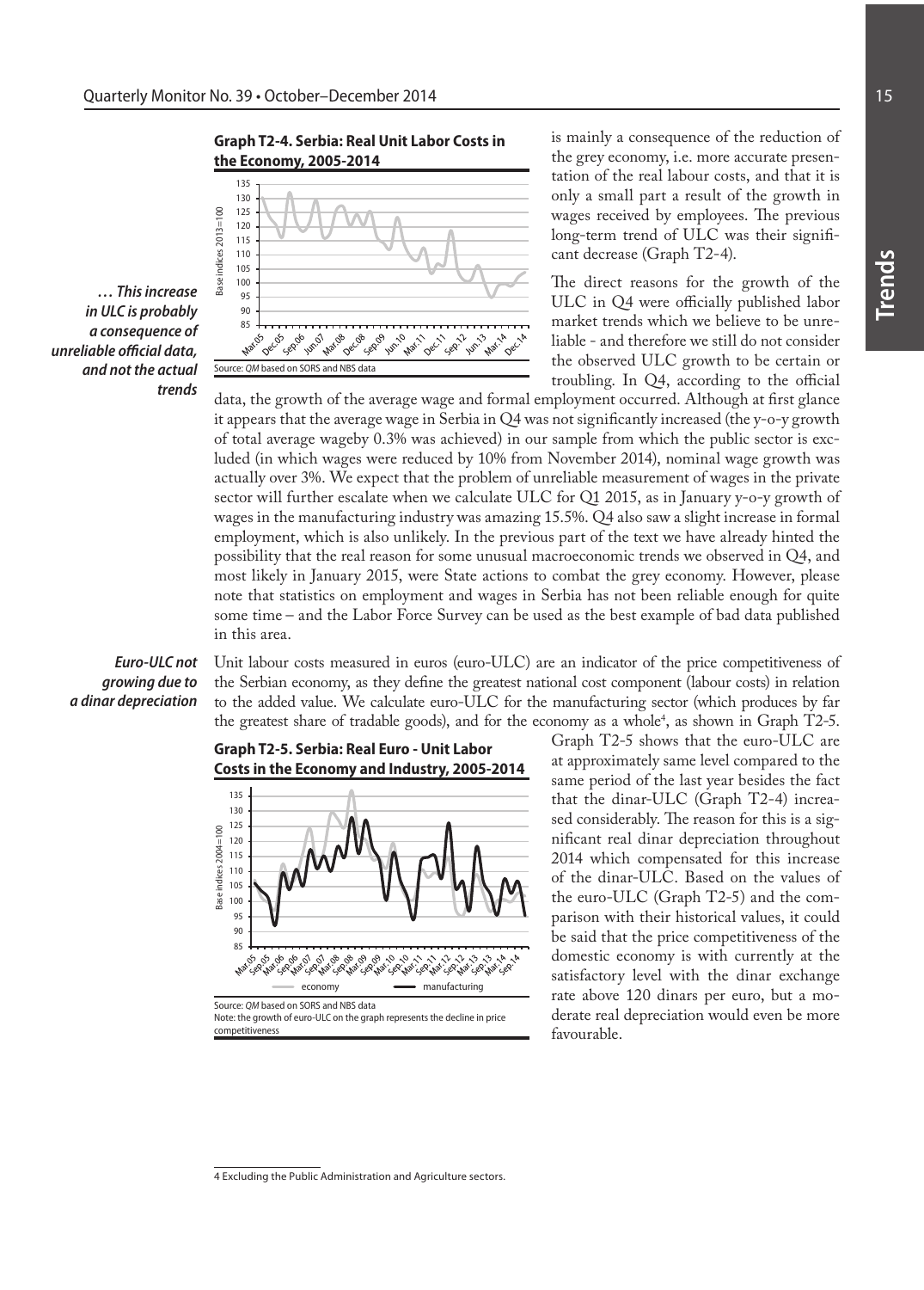# **Industrial production**

*Industrial production recorded* **a** *fall of 6.5% in 2014* Industrial production recorded a fall of 6.5% in 2014 (Table T2-6) which was particularly pronounced in the second half of the year. The main reason for such a deep fall in industrial production were the May floods and inefficient flood damage reconstruction, which is why mining and electricity production in 2014 recorded an annual decline of around 20%. However, even if there were no floods the industrial production in 2014 would be in decline, as evidenced by the movement of the manufacturing industry (which was not under significant influence of floods) which recorded a decline of 1.4% in 2014.

*In Q4 y-o-y fall in industrial production slowed down*

Similar structure of decline in industrial production continues in Q4, as well as in Q3 where the y-o-y decline is led by mining and electricity production (decrease of about 25%), while manufacturing had lower y-o-y decline, which amounted to 2.8% (Table T2-6). While the structure is similar this decrease in all three sectors of industrial production in Q4 was considerably lower than in Q3, which may indicate their recovery.

#### **Table T2-6. Serbia: Industrial Production Indices, 2009-2014**

|                                       | Y-o-y indices |              |       |      |       |      |                |                |                |       |       |                |                | <b>Share</b> |       |  |
|---------------------------------------|---------------|--------------|-------|------|-------|------|----------------|----------------|----------------|-------|-------|----------------|----------------|--------------|-------|--|
|                                       |               |              | 2011  | 2012 | 2013  | 2014 |                |                | 2013           |       |       |                | 2014           |              |       |  |
|                                       |               | 2009<br>2010 |       |      |       |      | Q <sub>1</sub> | Q <sub>2</sub> | Q <sub>3</sub> | Q4    | Q1    | Q <sub>2</sub> | Q <sub>3</sub> | Q4           | 2013  |  |
| Total                                 | 87.4          | 102.5        | 102.2 | 97.1 | 105.5 | 93.5 | 105.2          | 103.0          | 110.8          | 103.3 | 102.1 | 95.7           | 85.8           | 90.5         | 100.0 |  |
| Mining and quarrying                  | 96.2          | 105.8        | 110.4 | 97.8 | 105.3 | 83.3 | 107.8          | 102.2          | 107.6          | 104.1 | 99.7  | 87.3           | 71.6           | 76.2         | 8.5   |  |
| Manufacturing                         | 83.9          | 103.9        | 99.6  | 98.2 | 104.8 | 98.6 | 105.4          | 103.2          | 108.8          | 102.2 | 104.2 | 98.7           | 94.0           | 97.2         | 73.9  |  |
| Electricity, gas,<br>and water supply | 100.8         | 95.6         | 109.7 | 92.9 | 108.1 | 79.9 | 103.7          | 103.7          | 120.5          | 106.8 | 99.3  | 86.2           | 61.3           | 72.6         | 17.6  |  |
| Source: SORS                          |               |              |       |      |       |      |                |                |                |       |       |                |                |              |       |  |

*Seasonally adjusted indices show strong growth in industrial production since the beginning of the fourth quarter…*

Graph T2-7 shows seasonally adjusted production indices of total industry and manufacturing ending with the last available data for January 2015. The Graph shows that after a temporary decline in September 2014, which occurred because the NIS almost entirely ceased production due



to the overhaul in its plants (NIS production in September was less than 10% of normal production), an increase in seasonally adjusted indices of total industrial production and also of the manufacturing industry occurred in Q4. In January, these trends were almost extreme. Achieved seasonally adjusted growth in industrial production of 6.5% (and in the manufacturing industry of 6%) is unrecorded in ordinary circumstances and occurred only after extraordinary events (after the bombing, with the completion of a state of emergency due to the bad weather in February 2012, and was not reached, for example, after the end of the May floods in 2014).

It is unlikely that this unusually high growth in industrial production, and within it in the manufacturing industry, indeed took place in Q4 2014 as well as in January 2015. QM editorial office is close to the opinion that the real reason for these trends is better recording of the existing economic trends that have so far performed in the grey area, and that a real increase in production (at least not to this degree) actually did not happen. There are some other indirect indications in the statistics of the labour market and the wage movements for this opinion. However, there is always the possibility that the SORS has made some mistake in calculating these indicators. We will have a clearer picture of what really happened when the data for several months in 2015 are published, i.e. in the following editions of QM.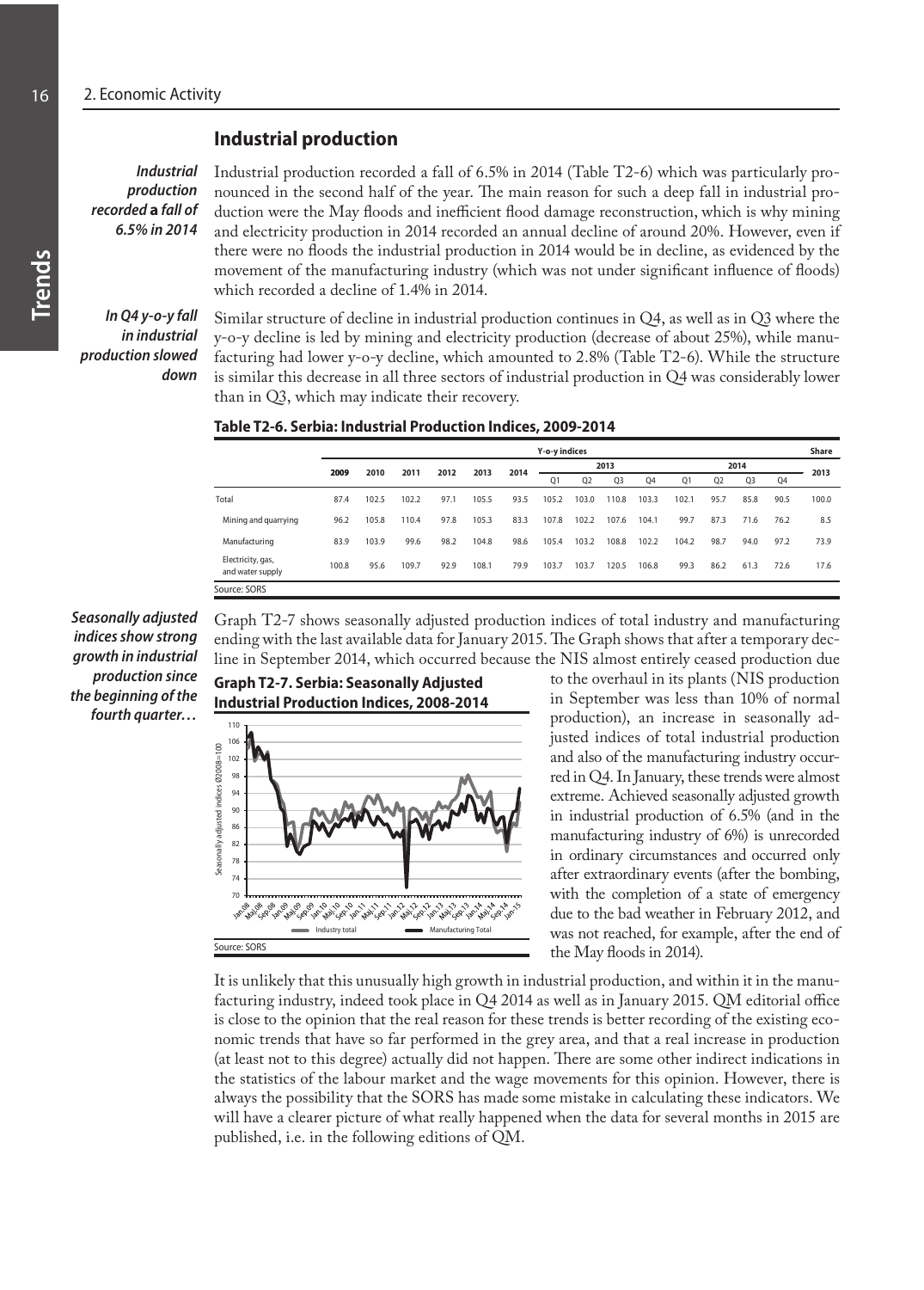In Graph T2-8 we showed, as an illustration, special seasonally adjusted indices of the food industry (ending with the last available data for January 2015), which were crucial for the growth of the manufacturing industry (and total GDP) in Q4 2014. The Graph clearly shows rather ex-



treme and unlikely growth of the food industry in the last few months of 2014. We have already explained that this is hardly possible in heterogeneous areas such as the food industry. More detailed analysis further confirms this assessment, because it shows that the growth of the food industry was preceded neither by extraordinarily good agricultural year<sup>s</sup> nor by strong increase in imports of agricultural products<sup>6</sup>, so it is unexplainable where the inputs for such a huge increase came from. It is interesting to note that the exports of food products in the last two months of 2014, despite the exceptional growth of production, actually slowed its growth compared to the first 10 months of 2014.

*Q4 saw reduced decline of energy production and recorded a growth of consumer goods production*

When observed by use (Table T2-9), we see that there was a reduction in y-o-y decline in energy production by about 10 p.p. in Q4 when compared to Q3. There are two reasons for this. The first is that NIS was overhauling its production capacities in Q3, and therefore the production in Q3 was extraordinarily low, and the other is that part of flooded coal mines was drained, and in accordance with that both the exploitation of coal and the electricity production gradually increase. We observed a similar change in the production of consumer goods which, after the y-o-y decline of 2.5% in Q3 saw a y-o-y growth of 5.6% in Q4, and the most important reason for this was already described increase in the production of the food industry, but there are some other areas that produce consumable products which achieved better results in Q4 compared to Q3 (beverage, textile, etc.). This structure of growth in Q4 may be a further indication of somewhat better results in industrial production (and the overall economy in Q4) being partly a consequence of the suppression of the grey economy, because only the production of consumer goods is growing, while the production of intermediate and investment goods didn't show any changes in Q4 compared to Q3.

| Table T2-9. Serbia: Components of Industrial Production by use, 2009-2014 |  |
|---------------------------------------------------------------------------|--|
|---------------------------------------------------------------------------|--|

|                    |      |       |       |       |       |       |                | Y-o-y indices |       |       |                |                |       |       |                |      |      |       |  |
|--------------------|------|-------|-------|-------|-------|-------|----------------|---------------|-------|-------|----------------|----------------|-------|-------|----------------|------|------|-------|--|
|                    | 2009 | 2010  | 2011  | 2012  | 2013  | 2014  |                |               | 2012  |       |                | 2013           |       |       |                | 2014 |      |       |  |
|                    |      |       |       |       |       |       | O <sub>1</sub> | 02            | Q3    | 04    | O <sub>1</sub> | O <sub>2</sub> | 03    | Q4    | O <sub>1</sub> | 02   | 03   | 04    |  |
|                    |      |       |       |       |       |       |                |               |       |       |                |                |       |       |                |      |      |       |  |
| Total              | 87.4 | 102.5 | 102.1 | 97.1  | 105.5 | 93.5  | 94.5           | 97.2          | 96.4  | 99.4  | 105.2          | 103.0          | 110.8 | 103.3 | 102.5          | 95.7 | 85.8 | 90.5  |  |
| Energy             | 98.8 | 97.7  | 106.2 | 93.6  | 113.2 | 82.6  | 95.8           | 88.3          | 91.4  | 98.7  | 108.6          | 109.7          | 131.6 | 107.7 | 101.1          | 89.3 | 65.1 | 75.9  |  |
| Investment goods   | 79.3 | 93.6  | 103.2 | 103.8 | 127.6 | 95.9  | 92.0           | 105.4         | 113.7 | 104.2 | 132.3          | 130.2          | 140.5 | 104.2 | 107.4          | 97.5 | 89.5 | 88.6  |  |
| Intermediate goods | 78.4 | 109.2 | 102.2 | 91.2  | 99.0  | 96.8  | 89.4           | 96.3          | 89.1  | 90.0  | 94.7           | 93.1           | 101.9 | 104.8 | 105.7          | 95.4 | 94.2 | 91.4  |  |
| Consumer goods     | 86.8 | 102.1 | 95.4  | 103.2 | 100.7 | 100.7 | 97.8           | 104.5         | 104.6 | 106.1 | 107.0          | 101.5          | 97.4  | 100.0 | 100.2          | 99.6 | 97.5 | 105.6 |  |
| Source: SORS       |      |       |       |       |       |       |                |               |       |       |                |                |       |       |                |      |      |       |  |

#### **Construction**

*Q4 saw a growth of activity in the construction sector*

Construction activity, after three years of continuous fall, ended 2014 at approximately the same level (a slight increase of about 1%) when compared to 2013. These results in the construction sector were significantly contributed by slightly better results in Q4 when the construction activity recorded a growth of about 5% compared to the same period of the previous year. Two main indicators of construction activity which we monitor independently: 1) The value of construction works performed, from the official construction activity statistics and 2) The cement production

<sup>5</sup> Agriculture recorded growth of just 0.8% in 2014

<sup>6</sup> Imports of agricultural products increased by 1% in 2014 compared to 2013, or for a little less than 5 million of euros.